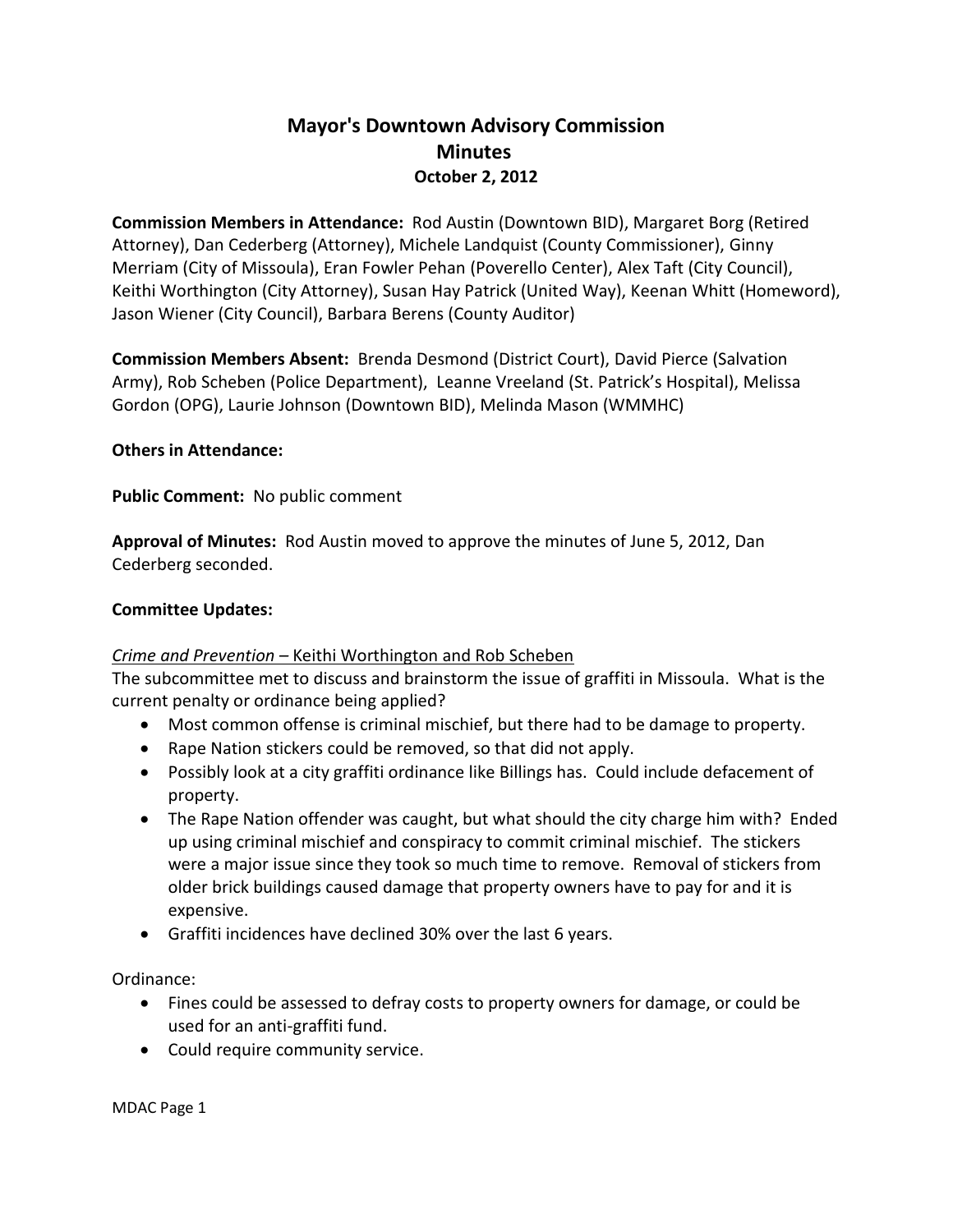- Could recruit more volunteers, buy a van, and that van could be filled with all tools needed to remove graffiti. A committee could oversee the volunteers. Poverello Center may be able to donate a van.
- The Business Improvement District (BID) had tried in the past to promote a graffiti ordinance but met with resistance.
- The BID can be hired to remove graffiti, however it was expensive. If the graffiti is not removed quickly more seems to appear.
- Ordinance could give city greater ability to punish offenders. Offenders could be forced to remove their own graffiti and stiff penalties could be assessed for an anti-graffiti fund. Updated ordinance could be broader and make it easier to prosecute.
- The current ordinance could be tweaked and any changes would have to go through an ordinance adoption process with public comment and council approval. The ordinance could be a better deterrent, improve conviction rate, community service could be required, and restitution could be paid.
- Problem now is that if they catch one person in a tagging crew they cannot charge that one person with 100 tags. Accountability for another's behavior was difficult to prosecute.

Consensus was to look at the van idea, develop language for a broader ordinance – justification could be that the criminal mischief ordinance does not address the current graffiti problem. Should also get the ordinance in place before the graffiti season starts. Community service and fines were a good idea.

# *Real Change Promotion* – Ginny Merriam

- From Memorial Day to Labor Day a \$10,000 match was made because of the donations collected from the carafes around town. Last year \$2,400 was collected from the carafes.
- The number of calls to the Business Improvement District (BID) to remove people has been cut in half compared to last year.
- The carafes are not making as much money as they have in the past and maybe the group could encourage donation through another program. Bigger grocery stores, convenience stores, or gas stations.
- Could look at collecting more during the holiday season instead of the panhandling season.

# *Built Environment – Margaret Borg*

The subcommittee is still searching for a place to locate public restrooms in the downtown area. Margaret asked for ideas to pursue from the group. The following items were discussed:

- More water fountains downtown
- Smoker's houses needed to be anchored
- More trash cans in strategic locations, especially in front of bars
- More recycling receptacles

MDAC Page 2